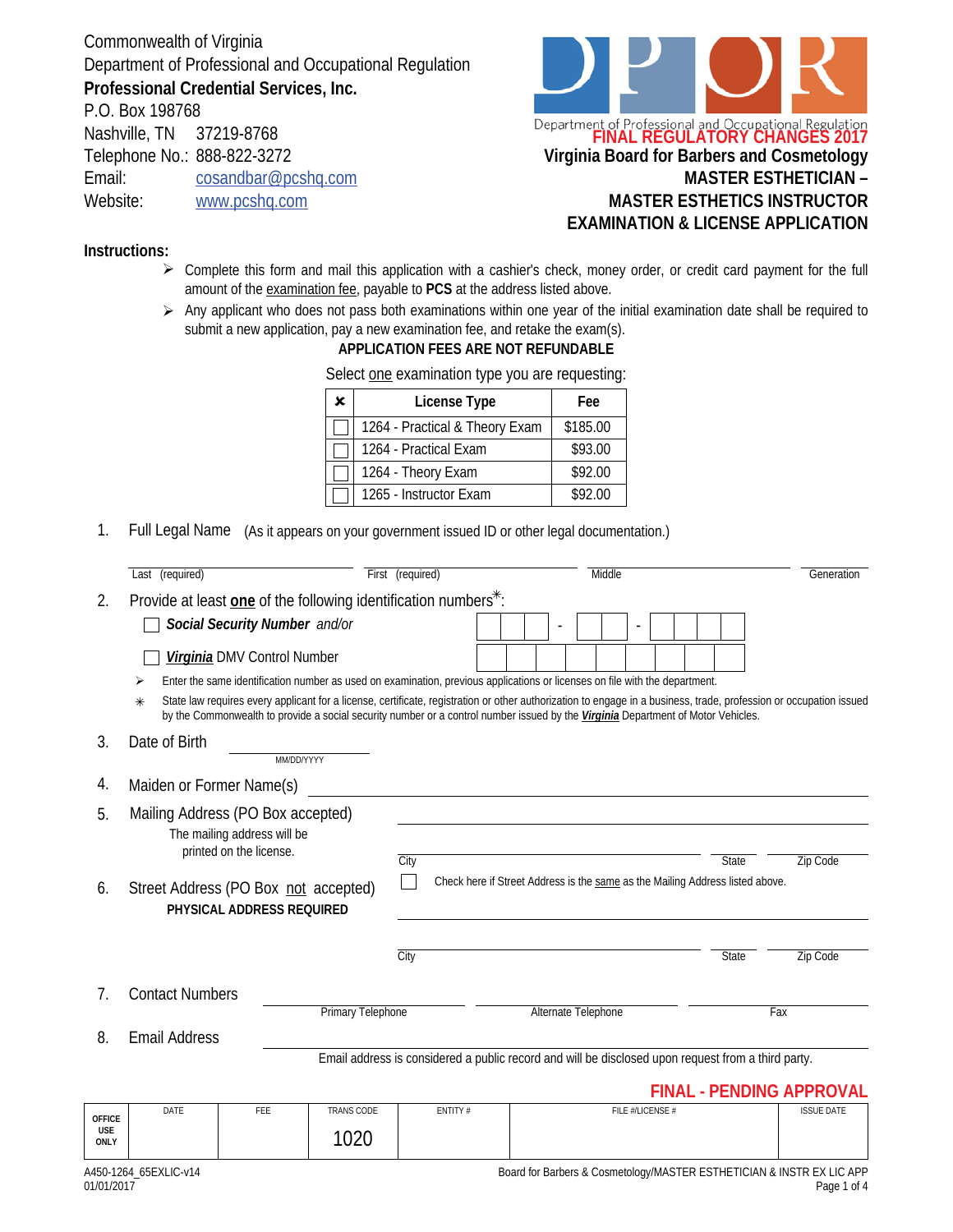## **FINAL - PENDING APPROVAL**

| 9.  | Have you ever taken the Master Esthetician or Master Esthetician Instructor examination in Virginia?                                                                                                                                                                 |  |
|-----|----------------------------------------------------------------------------------------------------------------------------------------------------------------------------------------------------------------------------------------------------------------------|--|
|     | No                                                                                                                                                                                                                                                                   |  |
|     | Yes<br>If yes, provide the following examination information                                                                                                                                                                                                         |  |
|     | Master Esthetician Exam<br>Month/Year taken:                                                                                                                                                                                                                         |  |
|     | Master Esthetician Instructor Exam<br>Month/Year taken:                                                                                                                                                                                                              |  |
| 10. | Have you been <i>previously</i> licensed in Virginia as a Esthetician or Master Esthetician?                                                                                                                                                                         |  |
|     | No                                                                                                                                                                                                                                                                   |  |
|     | Yes<br>If yes, provide your license number and expiration date below                                                                                                                                                                                                 |  |
|     | <b>VA License Number</b><br><b>Expiration Date</b>                                                                                                                                                                                                                   |  |
| 11. | Which method are you using to qualify for a master esthetician license?                                                                                                                                                                                              |  |
|     | Completion of an Apprenticeship program by the Division of Apprenticeship Training of the Virginia Department                                                                                                                                                        |  |
|     | of Labor and Industry.<br>Required Documentation: A completed Department of Labor and Industry form available from your apprenticeship Representative.                                                                                                               |  |
|     | Completion of an approved master esthetics training program in a Virginia licensed esthetics school                                                                                                                                                                  |  |
|     | Required Documentation: Attach a completed Training & Experience Verification Form                                                                                                                                                                                   |  |
|     | Completion of 600 hours of master esthetician training which is substantially equivalent to the Virginia program                                                                                                                                                     |  |
|     | that is obtained outside the Commonwealth of Virginia                                                                                                                                                                                                                |  |
|     | Required Documentation: Attach a diploma or official school transcript indicating successful completion of 600 hours of instruction or written<br>verification from the Licensing Board in the state where the 600 hours of training were received.                  |  |
|     | Completion of substantially equivalent master esthetician course (consisting of less than 600 hours of training)                                                                                                                                                     |  |
|     |                                                                                                                                                                                                                                                                      |  |
|     | and six months of master esthetician work experience. Both training and experience must be obtained outside                                                                                                                                                          |  |
|     | the Commonwealth of Virginia<br>Required Documentation: Attach a certificate, diploma or other documentation verifying successful completion of the master esthetician course                                                                                        |  |
|     | and a completed Training & Experience Verification Form documenting at least six months of master esthetician work experience                                                                                                                                        |  |
|     | Applying to take the Master Esthetician <i>Instructor</i> examination <sup>◆</sup>                                                                                                                                                                                   |  |
|     | <b>VA License Number</b><br><b>Expiration Date</b>                                                                                                                                                                                                                   |  |
|     | • In addition to holding the appropriate Virginia practitioner license, instructor applicants are required to complete an instructor-<br>training course approved by the Virginia Board for Barbers and Cosmetology under the supervision of a licensed esthetics or |  |
|     | master esthetics instructor in an esthetics school.                                                                                                                                                                                                                  |  |
|     | Required Documentation: Attach a completed Training & Experience Verification Form and transcripts and/or diploma                                                                                                                                                    |  |
|     | Previously licensed in Virginia by examination and past the reinstatement period.                                                                                                                                                                                    |  |
|     | Required Documentation: Verification from the Virginia Board for Barbers and Cosmetology.                                                                                                                                                                            |  |
|     | Endorsement applicant required to complete Virginia examination.                                                                                                                                                                                                     |  |
|     | Required Documentation: Verification from the Virginia Board for Barbers and Cosmetology.                                                                                                                                                                            |  |
| 12. | Do you hold a current or have you ever held a Master Esthetician license, certification or registration issued by any<br>state or territory of the United States (excluding Virginia)?                                                                               |  |
|     | No                                                                                                                                                                                                                                                                   |  |
|     | Yes<br>If yes, complete the following questions.                                                                                                                                                                                                                     |  |
|     | List the following state/jurisdiction where a license, certification or registration has been issued:<br>A.<br>License, Certification or                                                                                                                             |  |

| State/Jurisdiction | License, Certification or<br><b>Registration Number</b> | <b>Expiration Date</b> |
|--------------------|---------------------------------------------------------|------------------------|
|                    |                                                         |                        |
|                    |                                                         |                        |
|                    |                                                         |                        |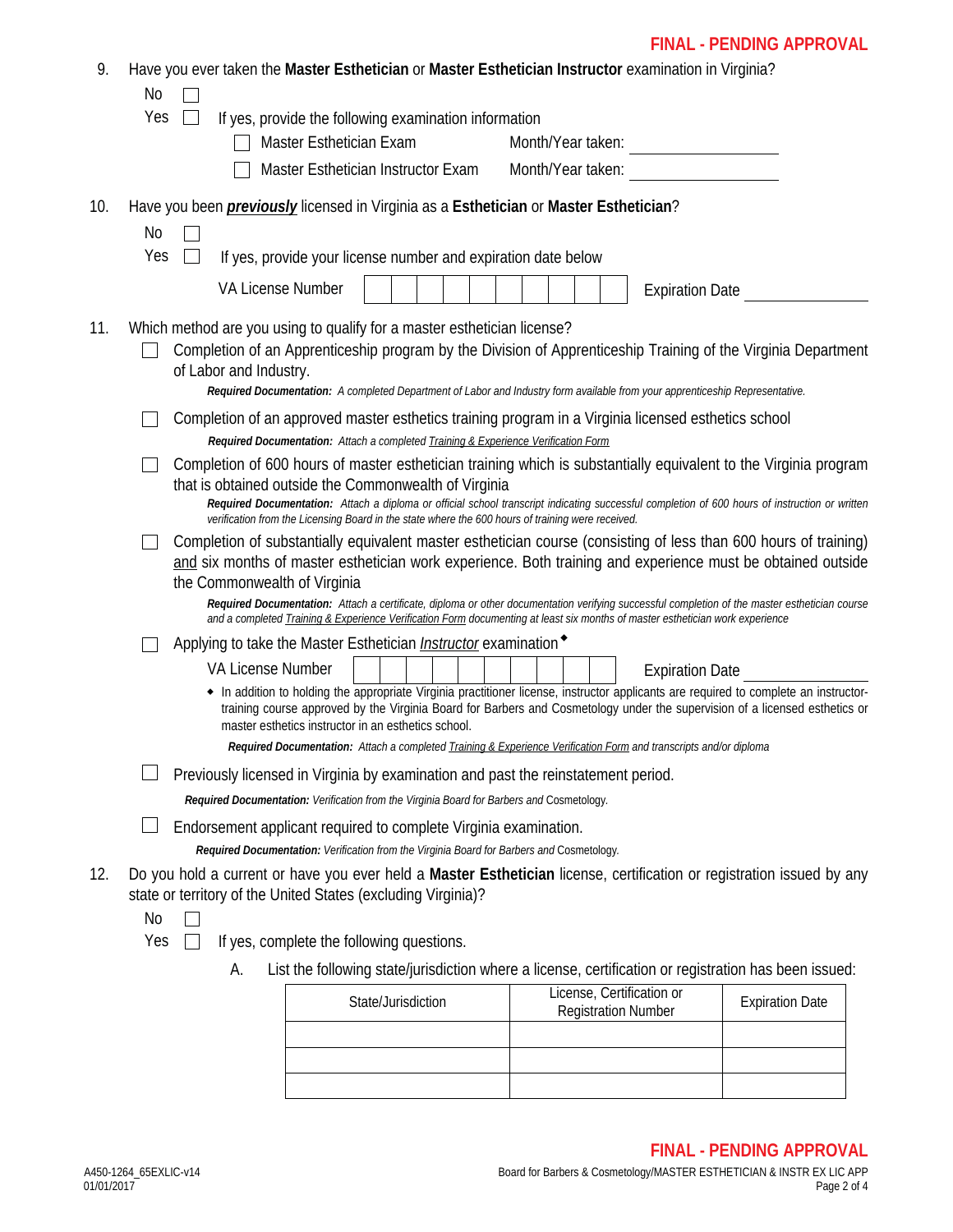B. Are you in good standing as a licensed, certified, or registered professional for the states/ jurisdictions listed above?

If *no*, provide an original Certification of Licensure<sup>\*</sup> (dated within the last 60 days) from each state/jurisdiction where you are *not* in good standing.

 Certifications of Licensure, prepared by the state board or regulatory body must include: 1) the license/certification/registration number; 2) the initial date of licensure; 3) the expiration date of the license 4) *the means of obtaining licensure (i.e. exam, reciprocity, etc.) and the minimum requirement that were met to qualify for licensure;* and *5) all closed disciplinary actions resulting in a violation or undetermined finding. Certification must be mailed directly to:*

*Board for Barbers and Cosmetology, 9960 Mayland Drive, Suite 400, Richmond, VA 23233-1485*

13. Have you ever been subject to a **disciplinary action** taken by any (including Virginia) local, state or national regulatory body? This includes but is not limited to any monetary penalties, fines, suspensions, revocations, surrender of a license in connection with a disciplinary action or voluntary termination of a license.

| M. |  |
|----|--|
|----|--|

- $Yes \Box$  If yes, complete the Disciplinary Action Reporting Form.
- 14. Have you ever had an application for licensure, certification or registration as a practitioner or instructor in the fields of barbering, cosmetology, waxing, nail care, esthetics, body-piercing, or tattooing **denied** by any (including Virginia) local, state or national regulatory body?

 $No$   $\Box$ 

| Yes |  | If yes, complete the Denial of Licensure Reporting Form. |  |  |  |
|-----|--|----------------------------------------------------------|--|--|--|
|     |  |                                                          |  |  |  |

- Have you ever been convicted or found quilty, regardless of the manner of adjudication, in any jurisdiction of the United States of any **felony** within the last 20 years? *Any plea of nolo contendere shall be considered a conviction.* 15.
	- No  $\Box$
	- Yes  $\Box$ If yes, complete the Criminal Conviction Reporting Form.
	- B. Have you been convicted or found guilty, regardless of the manner of adjudication, in any jurisdiction of the United States of any **misdemeanor involving moral turpitude, sexual offense, drug distribution or physical injury** within the last two years? *Any plea of nolo contendere shall be considered a conviction.*

No  $\Box$ 

- Yes  $\Box$  If yes, complete the Criminal Conviction Reporting Form.
- 16. Are you applying for a temporary permit?
	- No  $\Box$
	- Yes  $\Box$

If yes, your sponsor must complete and sign the following sponsorship statement:

**I, the undersigned, agree to supervise all activities related to the practice of esthetics for the named applicant, and shall be responsible for his/her esthetics activities during the time the temporary permit is in force.**

| Printed Name of Sponsor                           |  |  | Signature of Sponsor |  |  |  |  |  |  |  |  |
|---------------------------------------------------|--|--|----------------------|--|--|--|--|--|--|--|--|
| Sponsor's Virginia Master Esthetician License No. |  |  |                      |  |  |  |  |  |  |  |  |